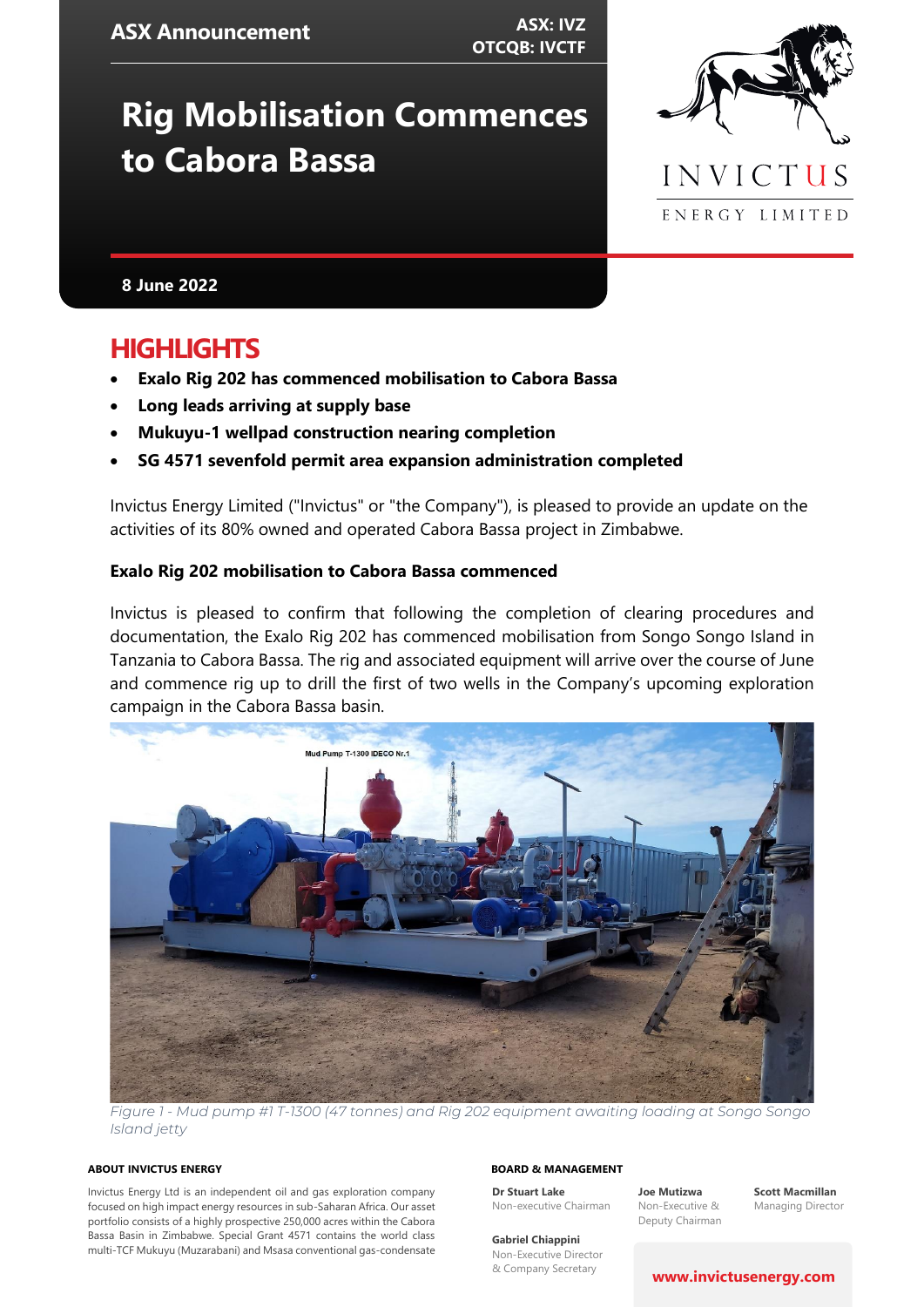



*Figure 2 - First load out of equipment onto barge at Songo Songo Island*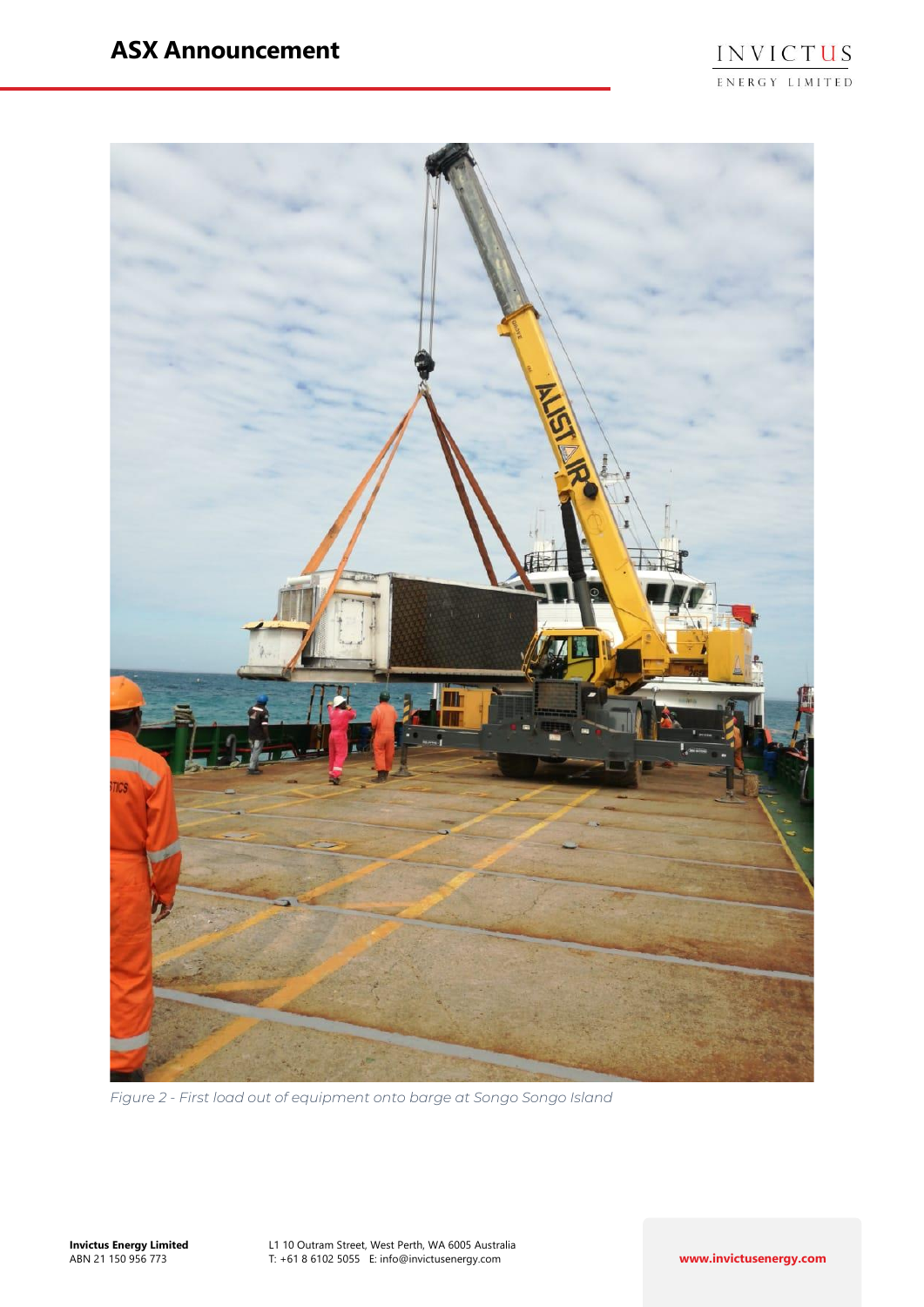The long lead items, including the casing, have begun arriving at the Company's supply base in Harare and are being prepared for deployment to the Mukuyu-1 wellsite.



*Figure 3 - Casing being prepared for racking and deployment to Mukuyu-1 wellsite*

## **SG 4571 permit area expansion pre-gazettal administration completed**

The Company has been advised that the pre-gazettal administration process to increase the SG 4571 permit area by sevenfold has been completed and awaits publishing in the Government Gazette.

Invictus' 80% owned subsidiary Geo Associates (Pvt) Ltd ("Geo Associates") and the Sovereign Wealth Fund of Zimbabwe ("SWFZ") have executed a Heads of Agreement ("HoA") to increase Special Grant 4571 ("SG 4571") licence area from 100,000 hectares to 709,300 hectares which is detailed in the [ASX release](https://www.invictusenergy.com/wp-content/uploads/2022/03/61083611.pdf) on 28 March 2022.

The Company has committed to drill a second well in the campaign to test the newly identified basin margin play which was matured through the CB21 Seismic Survey completed in November 2021. Details of the second well will be provided once the gazettal process has been completed.

Geo Associates and the Republic of Zimbabwe will also conclude the Petroleum Production Sharing Agreement (PPSA) which will encompass the legal and fiscal provisions to govern the project and the development of any discovered resource.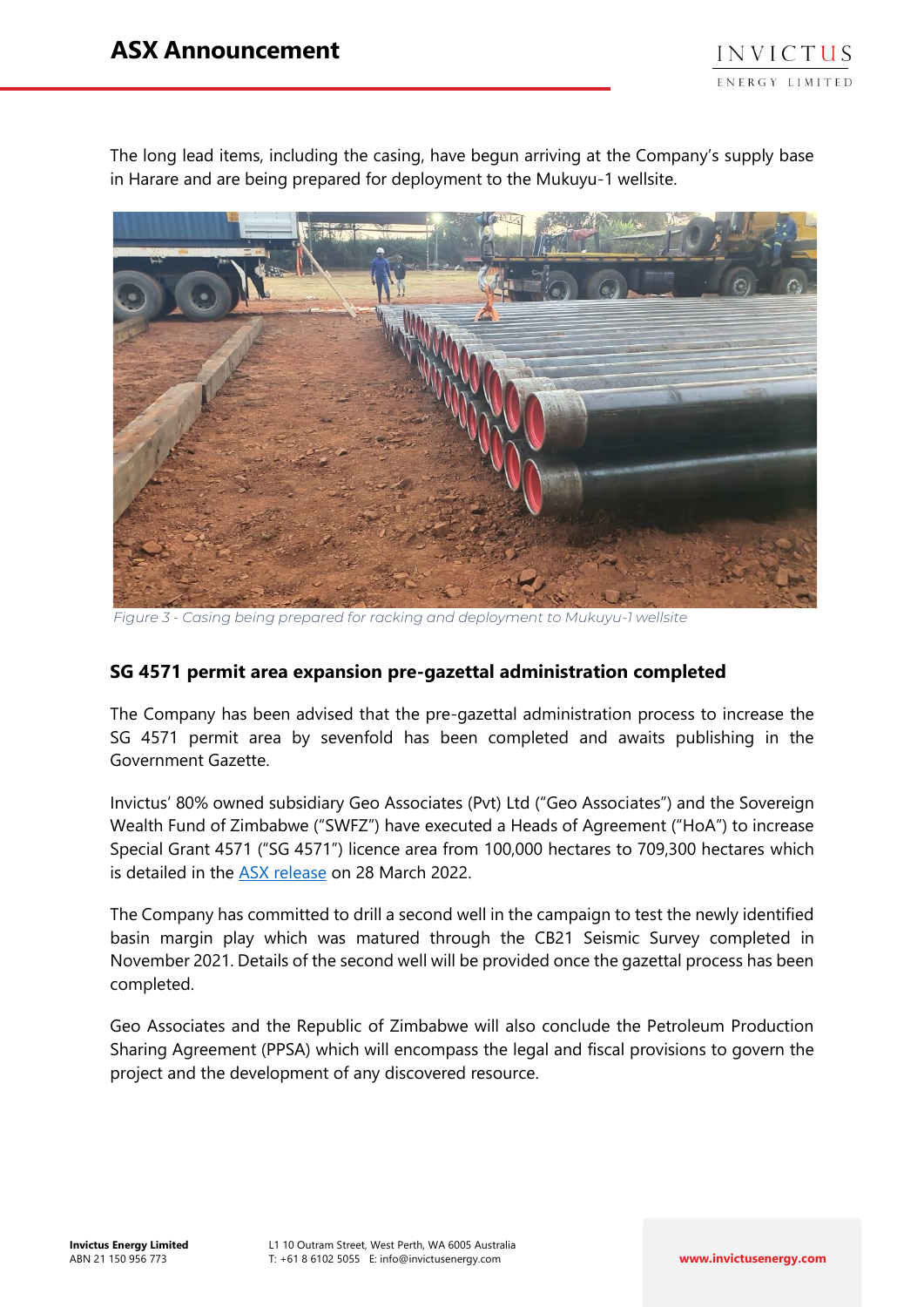Under the HoA the SG 4571 licence and application area will be amalgamated with the SWFZ's MSC003 Cabora Bassa South Reserved Area to cover the entire Cabora Bassa Basin in Zimbabwe.



*Figure 4 - SG 4571 expanded licence area map*

## **Mukuyu-1 wellpad construction nearing completion**

The Mukuyu-1 wellpad construction is nearing completion following the finalisation of civil works including pad levelling and compaction, water supply and reservoirs. The concrete footings for the rig will be poured for curing ahead of the arrival of the rig to the wellsite.

The Mukuyu-1 well will test multiple stacked targets within the greater Mukuyu structure which is independently estimated to contain 8.2 Tcf  $+$  247 million barrels of conventional gascondensate (gross mean unrisked) - *see Independent Prospective Resource Estimate on 1 July 2019 and #Cautionary Statement on Prospective Resources*.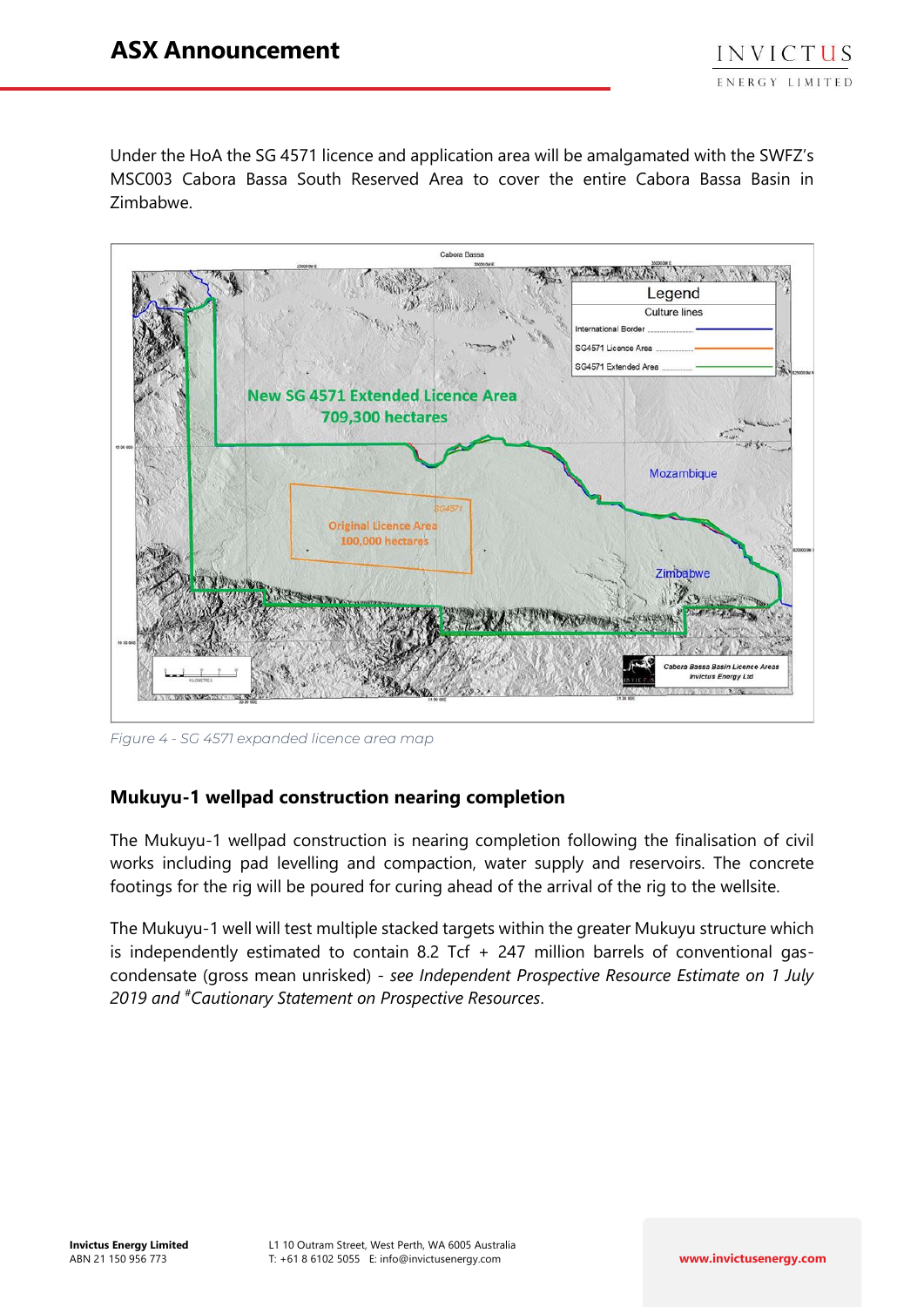| TARGET 1 - MUKUYU <sup>1</sup>               |                                                                     |                         |
|----------------------------------------------|---------------------------------------------------------------------|-------------------------|
| <b>Approximate Depth</b><br>to Top Structure |                                                                     | <b>Target Formation</b> |
| 850m                                         | 200 Horizon<br>Additional horizon identified on CB21 2D Survey data | Post Dande              |
| 1,200m                                       | $0.4$ Tcf                                                           | Dande                   |
| 1,800m                                       | 1.6 Tcf                                                             | Forest                  |
| 2,300m                                       | $1.4$ Tcf + 60 MMbbls                                               | Pebbly Arkose           |
| 2,700m                                       | Key Target: 4.4 Tcf + 181 MMbbls                                    | <b>Upper Angwa</b>      |
| 3,500m                                       | $0.4$ Tcf                                                           | Lower Angwa             |
|                                              | 15km Wide<br>8.2 Tcf + 247 MMbbls (excluding New 200 Horizon)       | <b>Total</b>            |

The Company is awaiting an updated Independent Prospective Resources Estimate incorporating the new CB21 Seismic results which will be released when completed.

*Figure 5 - Mukuyu-1 well conceptual well diagram*

#### **Managing Director Scott Macmillan commented**

*"The commencement of the rig mobilisation marks another milestone in the project as we prepare to commence drilling the Mukuyu-1 well, the first well in our potentially play opening two-well exploration campaign in the frontier Cabora Bassa basin.*

*" The enlarged SG 4571 licence provides us with a basin master position encompassing the entire Cabora Bassa Basin in Zimbabwe.* 

*"Subject to making an opening discovery with one of our first two wells, it potentially could provide us with future discoveries on a large scale within the basin which will be transformational for the Company and the Republic of Zimbabwe."*

**-Ends-**